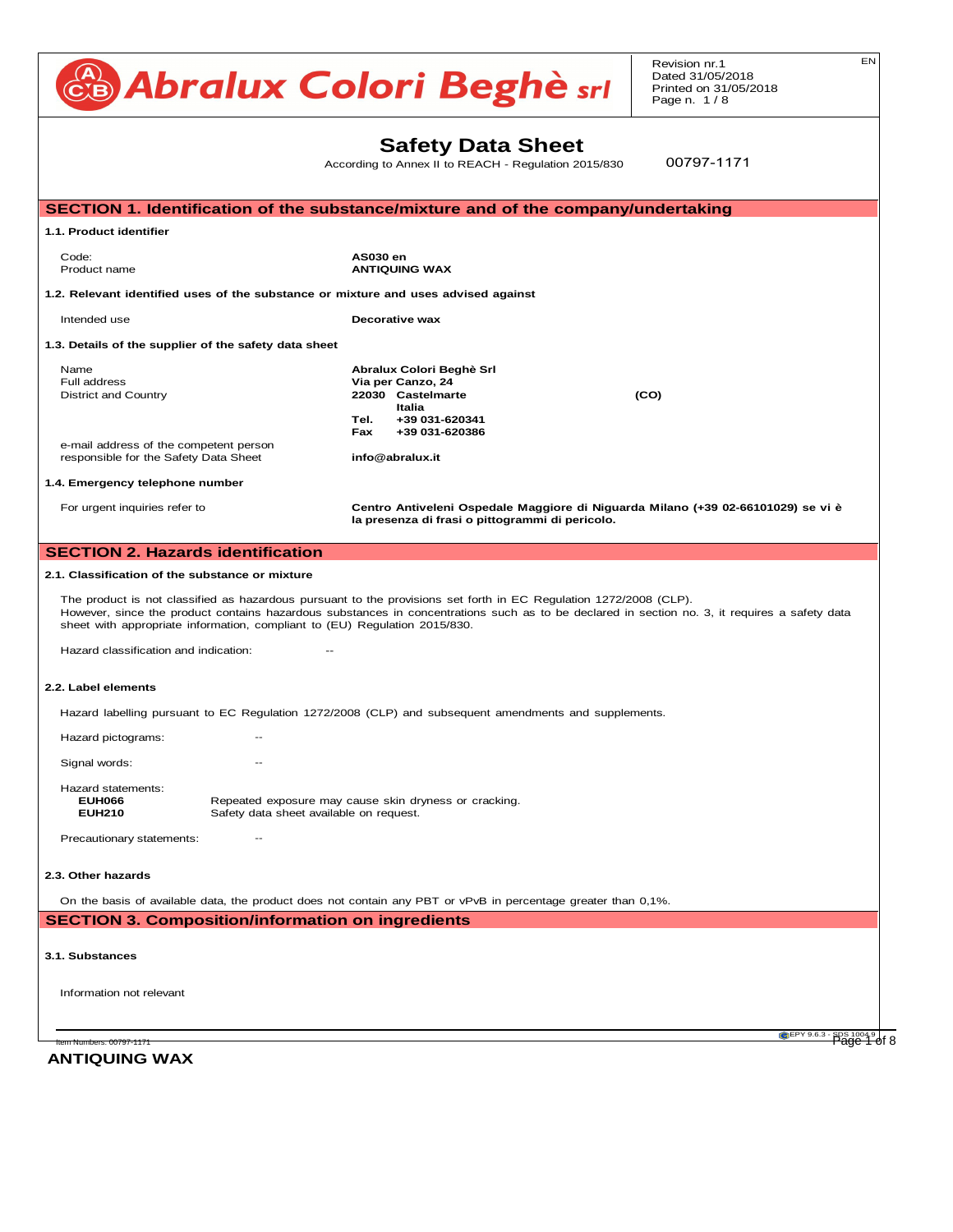

Revision nr.1 Dated 31/05/2018 Printed on 31/05/2018 Page n. 2 / 8

**SECTION 3. Composition/information on ingredients** ... / >>

#### **3.2. Mixtures**

#### **Contains:**

**Identification x = Conc. % Classification 1272/2008 (CLP) ACQUARAGIA BDGA**<br>CAS 64742-88-7 58 ≤ x < 62 *CAS 64742-88-7* 58 ≤ x < 62 **Flam. Liq. 3 H226, Asp. Tox. 1 H304, EUH066** *EC 265-191-7 INDEX 649-405-00-X*

The full wording of hazard (H) phrases is given in section 16 of the sheet.

#### **SECTION 4. First aid measures**

#### **4.1. Description of first aid measures**

EYES: Remove contact lenses, if present. Wash immediately with plenty of water for at least 15 minutes, opening the eyelids fully. If problem persists, seek medical advice.

SKIN: Remove contaminated clothing. Rinse skin with a shower immediately. Get medical advice/attention immediately. Wash contaminated clothing before using it again.

INHALATION: Remove to open air. If the subject stops breathing, administer artificial respiration. Get medical advice/attention immediately. INGESTION: Get medical advice/attention immediately. Do not induce vomiting. Do not administer anything not explicitly authorised by a doctor.

#### **4.2. Most important symptoms and effects, both acute and delayed**

Specific information on symptoms and effects caused by the product are unknown.

#### **4.3. Indication of any immediate medical attention and special treatment needed**

Information not available

### **SECTION 5. Firefighting measures**

#### **5.1. Extinguishing media**

SUITABLE EXTINGUISHING EQUIPMENT The extinguishing equipment should be of the conventional kind: carbon dioxide, foam, powder and water spray. UNSUITABLE EXTINGUISHING EQUIPMENT None in particular.

#### **5.2. Special hazards arising from the substance or mixture**

HAZARDS CAUSED BY EXPOSURE IN THE EVENT OF FIRE Do not breathe combustion products.

#### **5.3. Advice for firefighters**

#### GENERAL INFORMATION

Use jets of water to cool the containers to prevent product decomposition and the development of substances potentially hazardous for health. Always wear full fire prevention gear. Collect extinguishing water to prevent it from draining into the sewer system. Dispose of contaminated water used for extinction and the remains of the fire according to applicable regulations. SPECIAL PROTECTIVE EQUIPMENT FOR FIRE-FIGHTERS

Normal fire fighting clothing i.e. fire kit (BS EN 469), gloves (BS EN 659) and boots (HO specification A29 and A30) in combination with self-contained open circuit positive pressure compressed air breathing apparatus (BS EN 137).

#### **SECTION 6. Accidental release measures**

#### **6.1. Personal precautions, protective equipment and emergency procedures**

If there are no contraindications, spray powder with water to prevent the formation of dust.

Wear suitable protective equipment (including personal protective equipment referred to under Section 8 of the safety data sheet) to prevent any contamination of skin, eyes and personal clothing. These indications apply for both processing staff and those involved in emergency procedures.

#### **6.2. Environmental precautions**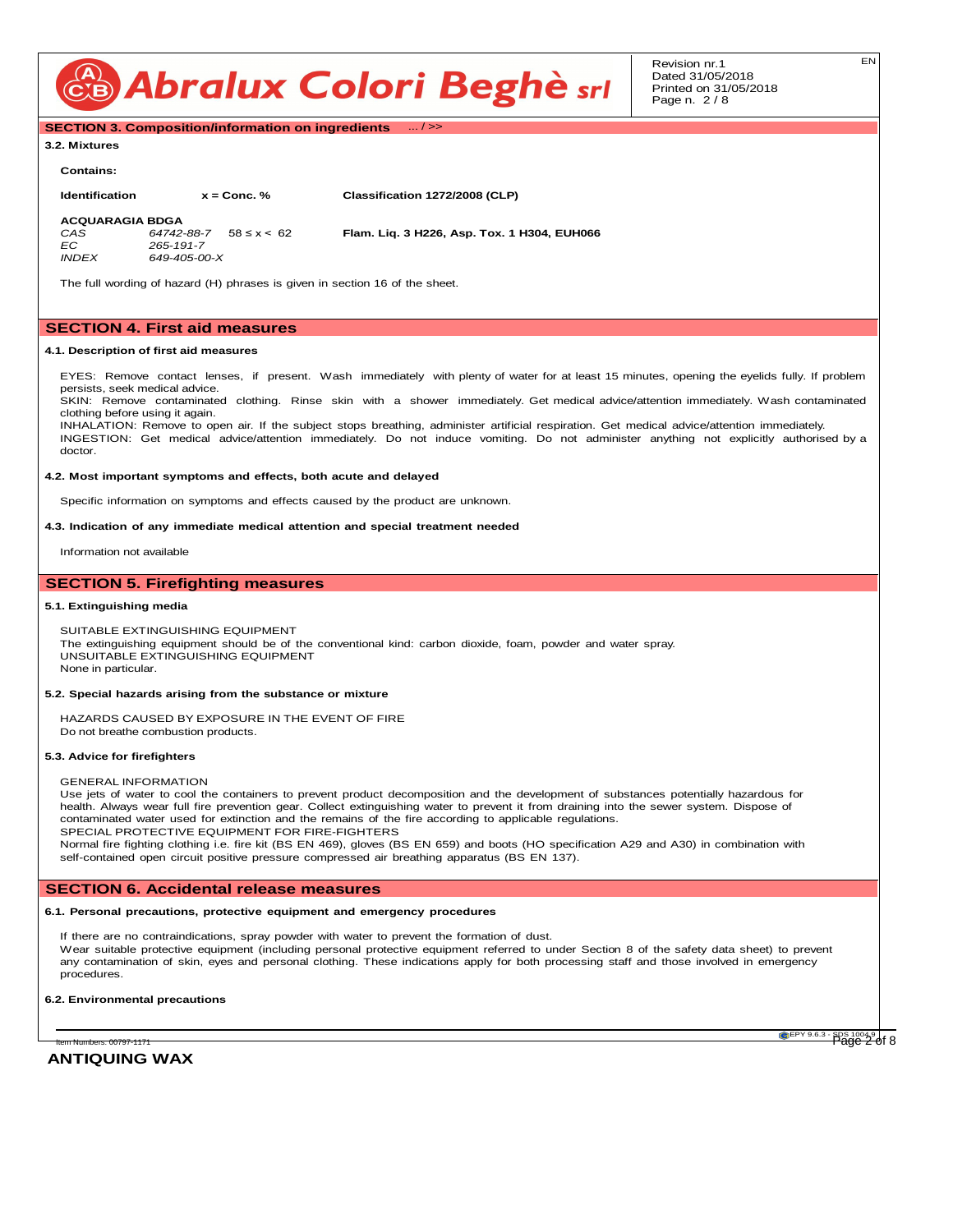#### **SECTION 6. Accidental release measures**

The product must not penetrate into the sewer system or come into contact with surface water or ground water.

#### **6.3. Methods and material for containment and cleaning up**

Collect the leaked product and place it in containers for recovery or disposal. If the product is flammable, use explosion-proof equipment. If there are no contraindications, use jets of water to eliminate product residues. Make sure the leakage site is well aired. Evaluate the compatibility of the container to be used, by checking section 10. Contaminated material should be disposed of in compliance with the provisions set forth in point 13.

#### **6.4. Reference to other sections**

Any information on personal protection and disposal is given in sections 8 and 13.

#### **SECTION 7. Handling and storage**

#### **7.1. Precautions for safe handling**

Keep away from heat, sparks and naked flames; do not smoke or use matches or lighters. Without adequate ventilation, vapours may accumulate at ground level and, if ignited, catch fire even at a distance, with the danger of backfire. Avoid bunching of electrostatic charges. Do not eat, drink or smoke during use. Remove any contaminated clothes and personal protective equipment before entering places in which people eat. Avoid leakage of the product into the environment.

#### **7.2. Conditions for safe storage, including any incompatibilities**

Store only in the original container. Store in a well ventilated place, keep far away from sources of heat, naked flames and sparks and other sources of ignition. Keep containers away from any incompatible materials, see section 10 for details.

#### **7.3. Specific end use(s)**

Information not available

#### **SECTION 8. Exposure controls/personal protection**

#### **8.1. Control parameters**

Information not available

#### **8.2. Exposure controls**

As the use of adequate technical equipment must always take priority over personal protective equipment, make sure that the workplace is well aired through effective local aspiration.

When choosing personal protective equipment, ask your chemical substance supplier for advice.

Personal protective equipment must be CE marked, showing that it complies with applicable standards.

HAND PROTECTION

In the case of prolonged contact with the product, protect the hands with penetration-resistant work gloves (see standard EN 374). Work glove material must be chosen according to the use process and the products that may form. Latex gloves may cause sensitivity reactions.

SKIN PROTECTION

Wear category I professional long-sleeved overalls and safety footwear (see Directive 89/686/EEC and standard EN ISO 20344). Wash body with soap and water after removing protective clothing.

EYE PROTECTION

Wear airtight protective goggles (see standard EN 166).

RESPIRATORY PROTECTION

None required, unless indicated otherwise in the chemical risk assessment.

ENVIRONMENTAL EXPOSURE CONTROLS

The emissions generated by manufacturing processes, including those generated by ventilation equipment, should be checked to ensure compliance with environmental standards.

#### **SECTION 9. Physical and chemical properties**

#### **9.1. Information on basic physical and chemical properties**

| Appearance      | solid         |
|-----------------|---------------|
| Colour          | dark brown    |
| Odour           | typical       |
| Odour threshold | Not available |
| рH              | Not available |
|                 |               |

#### **ANTIQUING WAX**

EPY 9.6.3 - SDS 1004.9 Item Numbers: 00797-1171 Page 3 of 8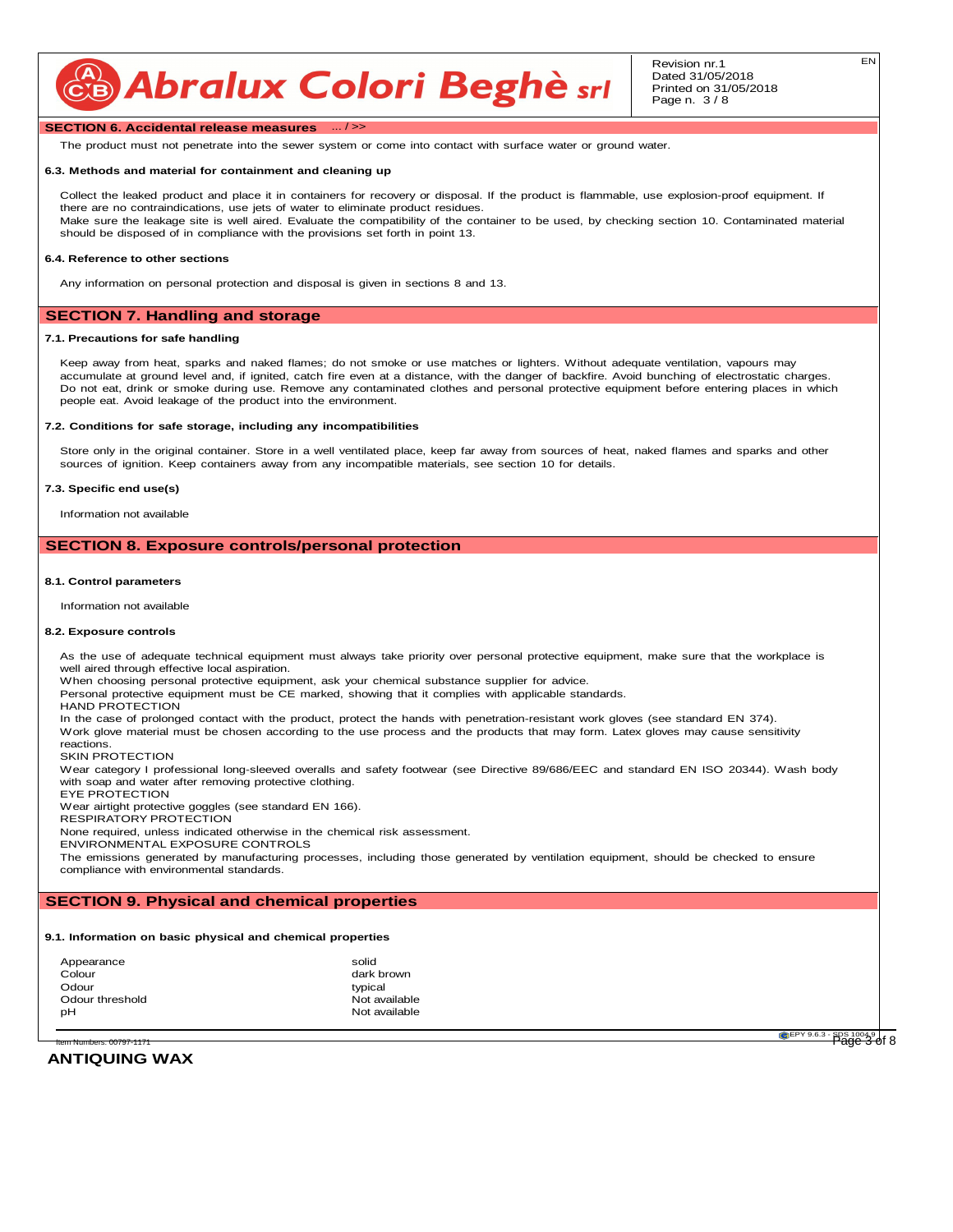Revision nr.1 Dated 31/05/2018 Printed on 31/05/2018 Page n. 4 / 8

|  |  | <b>SECTION 9. Physical and chemical properties</b> | $\dots/>>$ |
|--|--|----------------------------------------------------|------------|
|--|--|----------------------------------------------------|------------|

| Melting point / freezing point         | 65            |  | °۲             |  |  |
|----------------------------------------|---------------|--|----------------|--|--|
| Initial boiling point                  |               |  | Not applicable |  |  |
| Boiling range                          |               |  | Not available  |  |  |
| Flash point                            |               |  | Not applicable |  |  |
| <b>Evaporation Rate</b>                |               |  | Not available  |  |  |
| Flammability of solids and gases       |               |  | Not available  |  |  |
| Lower inflammability limit             | 120           |  | °€             |  |  |
| Upper inflammability limit             |               |  | Not available  |  |  |
| Lower explosive limit                  |               |  | Not available  |  |  |
| Upper explosive limit                  |               |  | Not available  |  |  |
| Vapour pressure                        |               |  | Not available  |  |  |
| Vapour density                         |               |  | Not available  |  |  |
| Relative density                       | $0,75 - 0,85$ |  |                |  |  |
| Solubility                             |               |  | Not available  |  |  |
| Partition coefficient: n-octanol/water |               |  | Not available  |  |  |
| Auto-ignition temperature              |               |  | Not available  |  |  |
| Decomposition temperature              |               |  | Not available  |  |  |
| Viscosity                              |               |  | Not available  |  |  |
| Explosive properties                   |               |  | Not available  |  |  |
| Oxidising properties                   |               |  | Not available  |  |  |
| 9.2. Other information                 |               |  |                |  |  |
| VOC (Directive 2010/75/EC):            | o             |  |                |  |  |

### VOC (volatile carbon) : 0

#### **SECTION 10. Stability and reactivity**

#### **10.1. Reactivity**

There are no particular risks of reaction with other substances in normal conditions of use.

#### **10.2. Chemical stability**

The product is stable in normal conditions of use and storage.

#### **10.3. Possibility of hazardous reactions**

The vapours may also form explosive mixtures with the air.

#### **10.4. Conditions to avoid**

Avoid overheating. Avoid bunching of electrostatic charges. Avoid all sources of ignition.

#### **10.5. Incompatible materials**

Information not available

#### **10.6. Hazardous decomposition products**

In the event of thermal decomposition or fire, gases and vapours that are potentially dangerous to health may be released.

#### **SECTION 11. Toxicological information**

In the absence of experimental data for the product itself, health hazards are evaluated according to the properties of the substances it contains, using the criteria specified in the applicable regulation for classification. It is therefore necessary to take into account the concentration of the individual hazardous substances indicated in section 3, to evaluate the toxicological effects of exposure to the product.

#### **11.1. Information on toxicological effects**

Metabolism, toxicokinetics, mechanism of action and other information

Information not available

#### Information on likely routes of exposure

Information not available

**ANTIQUING WAX**

ltem Numbers: 00797-1171 **CDM 2004.9** | CHEPY 9.6.3 - SDS 1004.9 | CHEPY 9.6.3 - SDS 1004.9 | CHEPY 9.6.3 - SDS 1004.9 | CHEPY 9.6.3 - SDS 1004.9 | CHEPY 9.6.3 - SDS 1004.9 | CHEPY 9.6.3 - SDS 1004.9 | CHER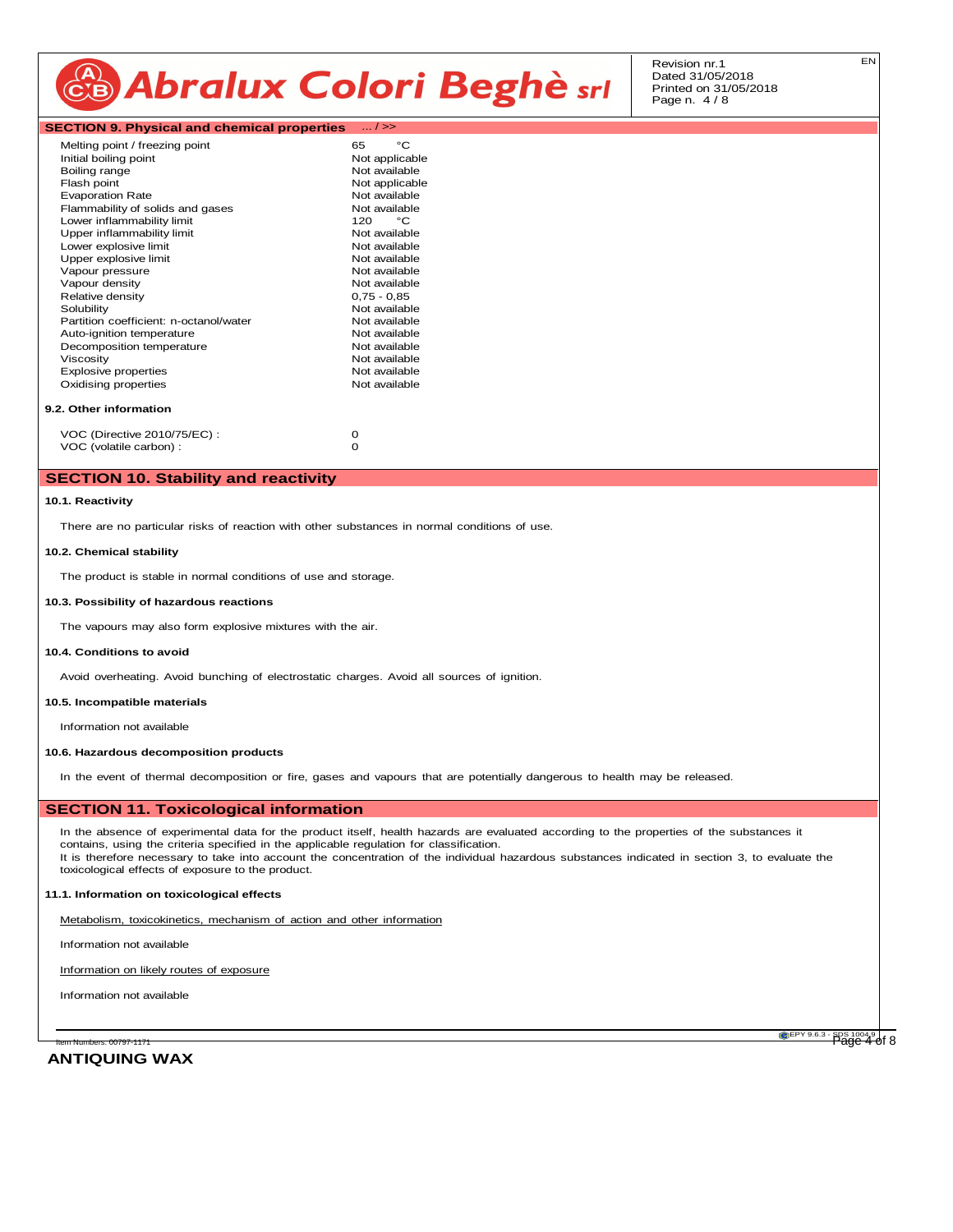Revision nr.1 Dated 31/05/2018 Printed on 31/05/2018 Page n. 5 / 8

#### **SECTION 11. Toxicological information** ... / >>

Delayed and immediate effects as well as chronic effects from short and long-term exposure

Information not available

Interactive effects

Information not available

ACUTE TOXICITY

LC50 (Inhalation) of the mixture: Not classified (no significant component)<br>
LD50 (Oral) of the mixture: Not classified (no significant component)

LD50 (Oral) of the mixture:  $\Box$ <br>
LD50 (Dermal) of the mixture: Not classified (no significant component)<br>
Not classified (no significant component) Not classified (no significant component)

#### **SKIN CORROSION / IRRITATION**

Repeated exposure may cause skin dryness or cracking. Does not meet the classification criteria for this hazard class

#### SERIOUS EYE DAMAGE / IRRITATION

Does not meet the classification criteria for this hazard class

#### RESPIRATORY OR SKIN SENSITISATION

Does not meet the classification criteria for this hazard class

#### **GERM CELL MUTAGENICITY**

Does not meet the classification criteria for this hazard class

#### **CARCINOGENICITY**

Does not meet the classification criteria for this hazard class

#### REPRODUCTIVE TOXICITY

Does not meet the classification criteria for this hazard class

#### STOT - SINGLE EXPOSURE

Does not meet the classification criteria for this hazard class

#### STOT - REPEATED EXPOSURE

Does not meet the classification criteria for this hazard class

#### ASPIRATION HAZARD

Does not meet the classification criteria for this hazard class

#### **SECTION 12. Ecological information**

Use this product according to good working practices. Avoid littering. Inform the competent authorities, should the product reach waterways or contaminate soil or vegetation.

#### **12.1. Toxicity**

Information not available

#### **12.2. Persistence and degradability**

Information not available

#### **12.3. Bioaccumulative potential**

Information not available

**ANTIQUING WAX**

ltem Numbers: 00797-1171 **CDM CONTRACT CONTRACT CONTRACT CONTRACT CONTRACT CONTRACT CONTRACT CONTRACT CONTRACT CON**<br>Page 5 of 8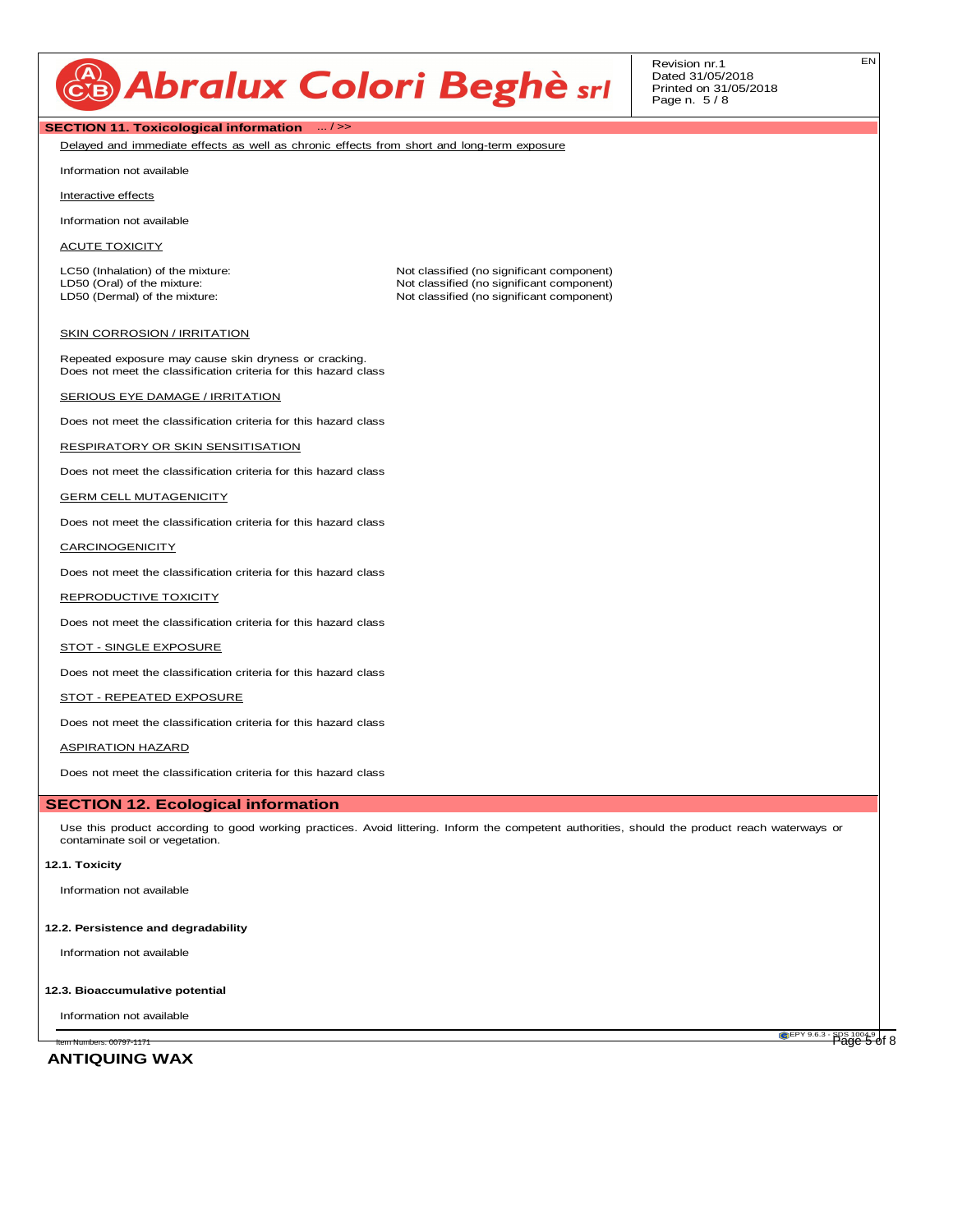

Revision nr.1 Dated 31/05/2018 Printed on 31/05/2018 Page n. 6 / 8

**SECTION 12. Ecological information** ... / >>

**12.4. Mobility in soil**

Information not available

#### **12.5. Results of PBT and vPvB assessment**

On the basis of available data, the product does not contain any PBT or vPvB in percentage greater than 0,1%.

#### **12.6. Other adverse effects**

Information not available

#### **SECTION 13. Disposal considerations**

#### **13.1. Waste treatment methods**

Reuse, when possible. Neat product residues should be considered special non-hazardous waste. Disposal must be performed through an authorised waste management firm, in compliance with national and local regulations. CONTAMINATED PACKAGING Contaminated packaging must be recovered or disposed of in compliance with national waste management regulations.

#### **SECTION 14. Transport information**

The product is not dangerous under current provisions of the Code of International Carriage of Dangerous Goods by Road (ADR) and by Rail (RID), of the International Maritime Dangerous Goods Code (IMDG), and of the International Air Transport Association (IATA) regulations.

#### **14.1. UN number**

Not applicable

**14.2. UN proper shipping name**

Not applicable

**14.3. Transport hazard class(es)**

Not applicable

#### **14.4. Packing group**

Not applicable

#### **14.5. Environmental hazards**

Not applicable

#### **14.6. Special precautions for user**

Not applicable

**14.7. Transport in bulk according to Annex II of Marpol and the IBC Code**

Information not relevant

#### **SECTION 15. Regulatory information**

**15.1. Safety, health and environmental regulations/legislation specific for the substance or mixture**

Seveso Category - Directive 2012/18/EC: None

Restrictions relating to the product or contained substances pursuant to Annex XVII to EC Regulation 1907/2006 None

Substances in Candidate List (Art. 59 REACH)

On the basis of available data, the product does not contain any SVHC in percentage greater than 0,1%.

Substances subject to authorisarion (Annex XIV REACH)

EPY 9.6.3 - SDS 1004.9 | , وَ EPY 9.6.3 - SDS 1004.9 | بَاسِي الله عن المستخدم العربي المستخدم العربي المستخدم<br>Page 6 of 8

#### **ANTIQUING WAX**

EN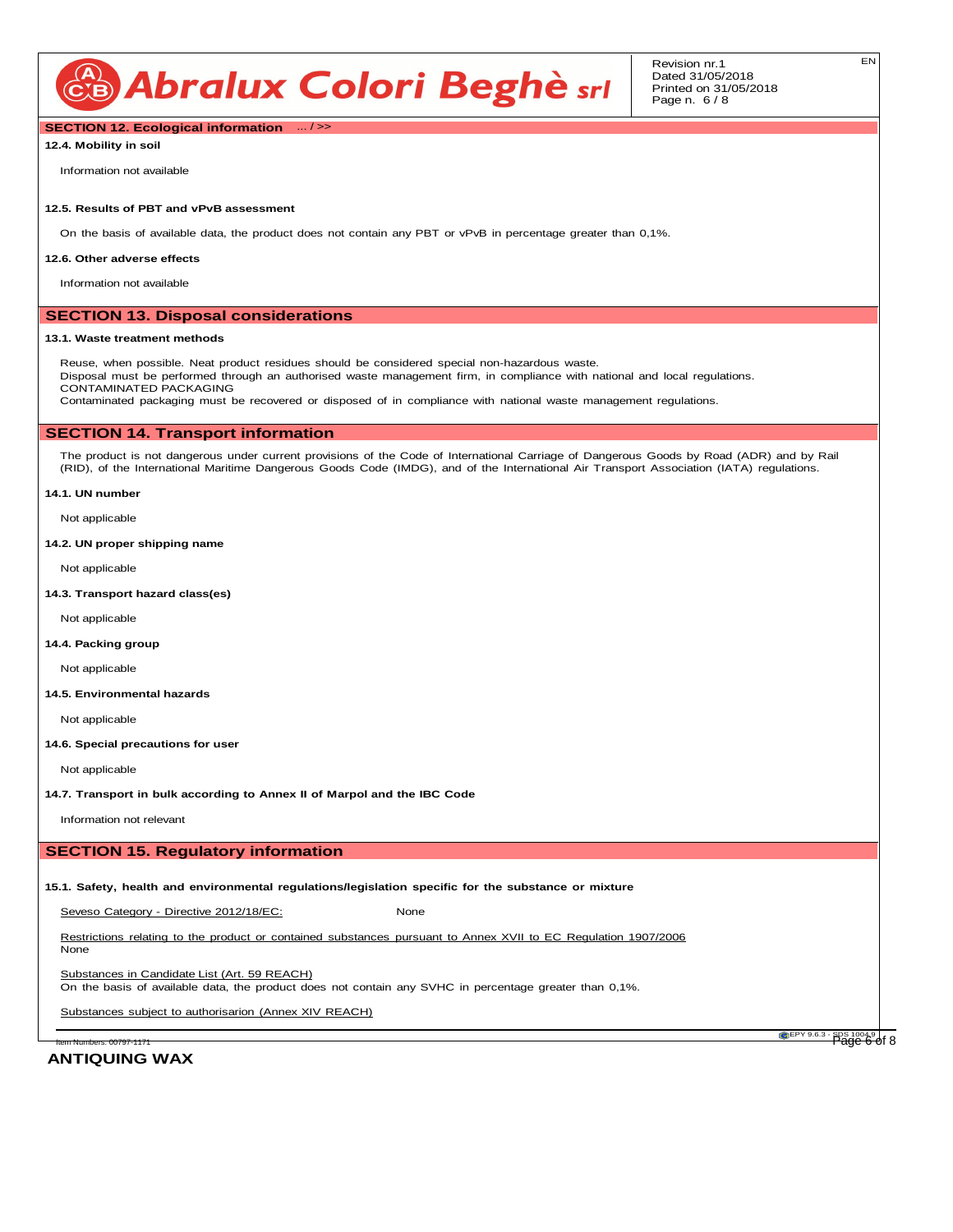Revision nr.1 Dated 31/05/2018 Printed on 31/05/2018 Page n. 7 / 8

#### **SECTION 15. Regulatory information** ... / >>

None

Substances subject to exportation reporting pursuant to (EC) Reg. 649/2012: None

Substances subject to the Rotterdam Convention: None

Substances subject to the Stockholm Convention: None

Healthcare controls Information not available

#### **15.2. Chemical safety assessment**

No chemical safety assessment has been processed for the mixture and the substances it contains.

#### **SECTION 16. Other information**

Text of hazard (H) indications mentioned in section 2-3 of the sheet:

| Flam. Lig. 3     | Flammable liquid, category 3                          |
|------------------|-------------------------------------------------------|
| Asp. Tox. 1      | Aspiration hazard, category 1                         |
| H <sub>226</sub> | Flammable liquid and vapour.                          |
| H304             | May be fatal if swallowed and enters airways.         |
| <b>EUH066</b>    | Repeated exposure may cause skin dryness or cracking. |
| <b>EUH210</b>    | Safety data sheet available on request.               |

LEGEND:

- ADR: European Agreement concerning the carriage of Dangerous goods by Road
- CAS NUMBER: Chemical Abstract Service Number
- CE50: Effective concentration (required to induce a 50% effect)
- CE NUMBER: Identifier in ESIS (European archive of existing substances)
- CLP: EC Regulation 1272/2008
- DNEL: Derived No Effect Level
- EmS: Emergency Schedule
- GHS: Globally Harmonized System of classification and labeling of chemicals
- IATA DGR: International Air Transport Association Dangerous Goods Regulation
- IC50: Immobilization Concentration 50%
- IMDG: International Maritime Code for dangerous goods
- IMO: International Maritime Organization
- INDEX NUMBER: Identifier in Annex VI of CLP
- LC50: Lethal Concentration 50%
- LD50: Lethal dose 50%
- OEL: Occupational Exposure Level
- PBT: Persistent bioaccumulative and toxic as REACH Regulation
- PEC: Predicted environmental Concentration
- PEL: Predicted exposure level
- PNEC: Predicted no effect concentration
- REACH: EC Regulation 1907/2006 - RID: Regulation concerning the international transport of dangerous goods by train
- TLV: Threshold Limit Value
- TLV CEILING: Concentration that should not be exceeded during any time of occupational exposure.
- TWA STEL: Short-term exposure limit
- TWA: Time-weighted average exposure limit
- VOC: Volatile organic Compounds
- vPvB: Very Persistent and very Bioaccumulative as for REACH Regulation
- WGK: Water hazard classes (German).

#### GENERAL BIBLIOGRAPHY

- 1. Regulation (EC) 1907/2006 (REACH) of the European Parliament
- 2. Regulation (EC) 1272/2008 (CLP) of the European Parliament
- 3. Regulation (EU) 790/2009 (I Atp. CLP) of the European Parliament
- 4. Regulation (EU) 2015/830 of the European Parliament
- 5. Regulation (EU) 286/2011 (II Atp. CLP) of the European Parliament
- 6. Regulation (EU) 618/2012 (III Atp. CLP) of the European Parliament

**ANTIQUING WAX**

ltem Numbers: 00797-1171 **CDM CONTRACT CONTRACT CONTRACT CONTRACT CONTRACT CONTRACT CONTRACT CONTRACT CONTRACT CON**<br>Page 7 of 8

EN